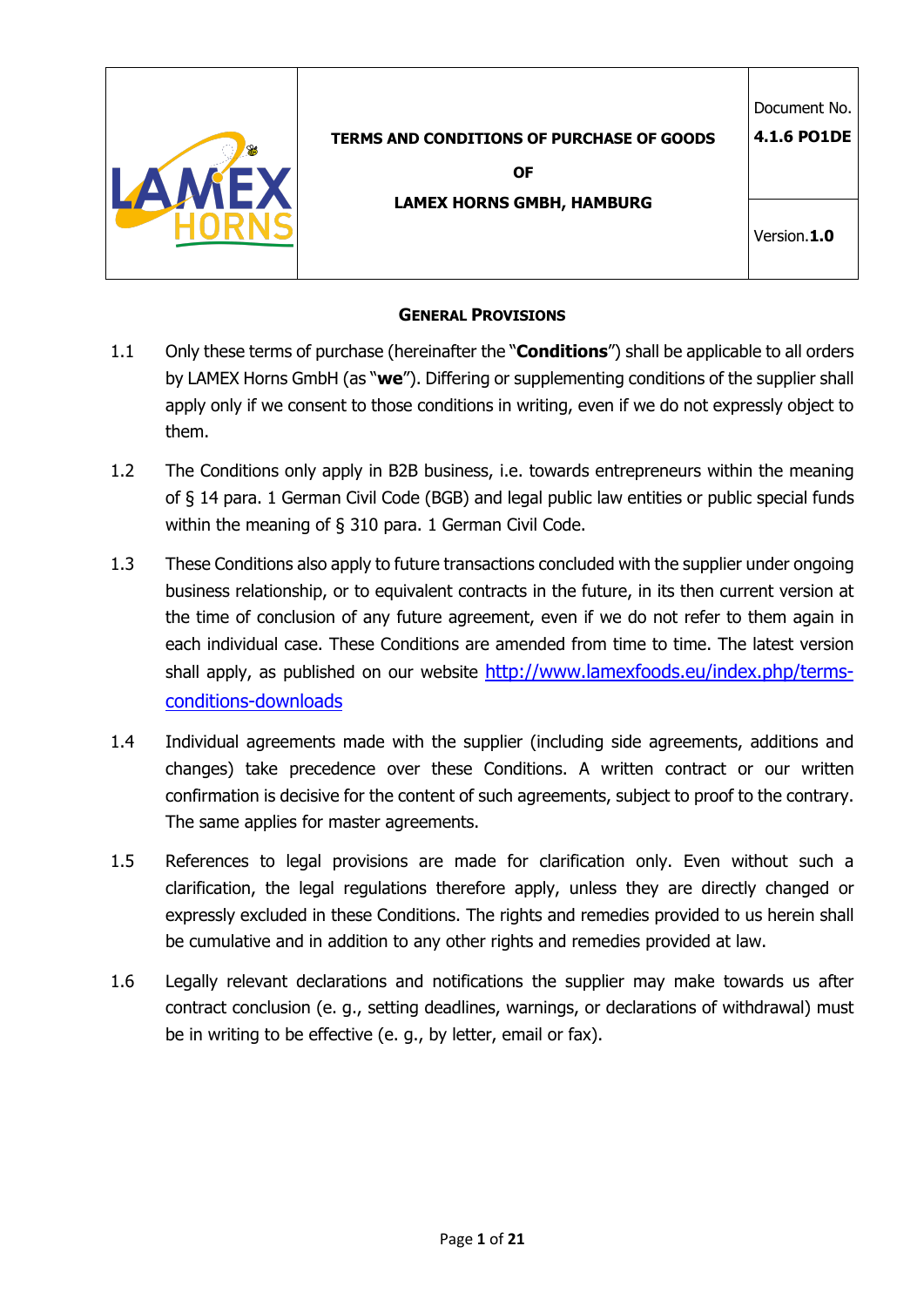| <b>TERMS AND CONDITIONS OF PURCHASE OF GOODS</b><br><b>OF</b> | Document No.<br>4.1.6 PO1DE |
|---------------------------------------------------------------|-----------------------------|
| <b>LAMEX HORNS GMBH, HAMBURG</b>                              | Version.1.0                 |

### **ORDERS, OFFERS AND ORDER CONFIRMATIONS**

- 2.1 Our request for supply of goods constitute a non-binding quotation to the supplier to provide an offer for supply of the relevant goods. All offers provided by the Supplier, will remain open for 30 days from its date. Contracts only come into existence through our acceptance of the offer within the binding period.
- 2.2 If in individual cases our quotations are explicitly defined as binding orders, our orders are valid only if they are made in writing or the supplier confirms them in writing without undue delay after receiving the order. If the supplier fails to accept our order in writing within two weeks (or within a commitment period we specify explicitly), we will no longer be bound by that order. Subsequent acceptance by the supplier will therefore be deemed a new offer and will require our acceptance in accordance with Section 2.1. The Supplier shall be deemed to have accepted this Contract upon: (a) returning to us an acceptance of our order or (b) dispatch notice according to Section 4.2.
- 2.3 All our tender documents will remain our property, especially drawings, plans, calculations and technical specifications. They must not be disclosed to third parties without our prior consent. We remain the owner of industrial property rights and copyrights.
- 2.4 We may terminate the contract at any time through written declaration and indication of grounds if we can no longer use the ordered products in our business operations for reasons over which we have no control that arise after contract conclusion. In this case, we will remunerate the supplier for any partial service the supplier may have rendered up to the termination, against proof; any further compensation shall be excluded. In case we terminate an agreement of works with the supplier Section 648 of the German Civil Code shall be excluded insofar.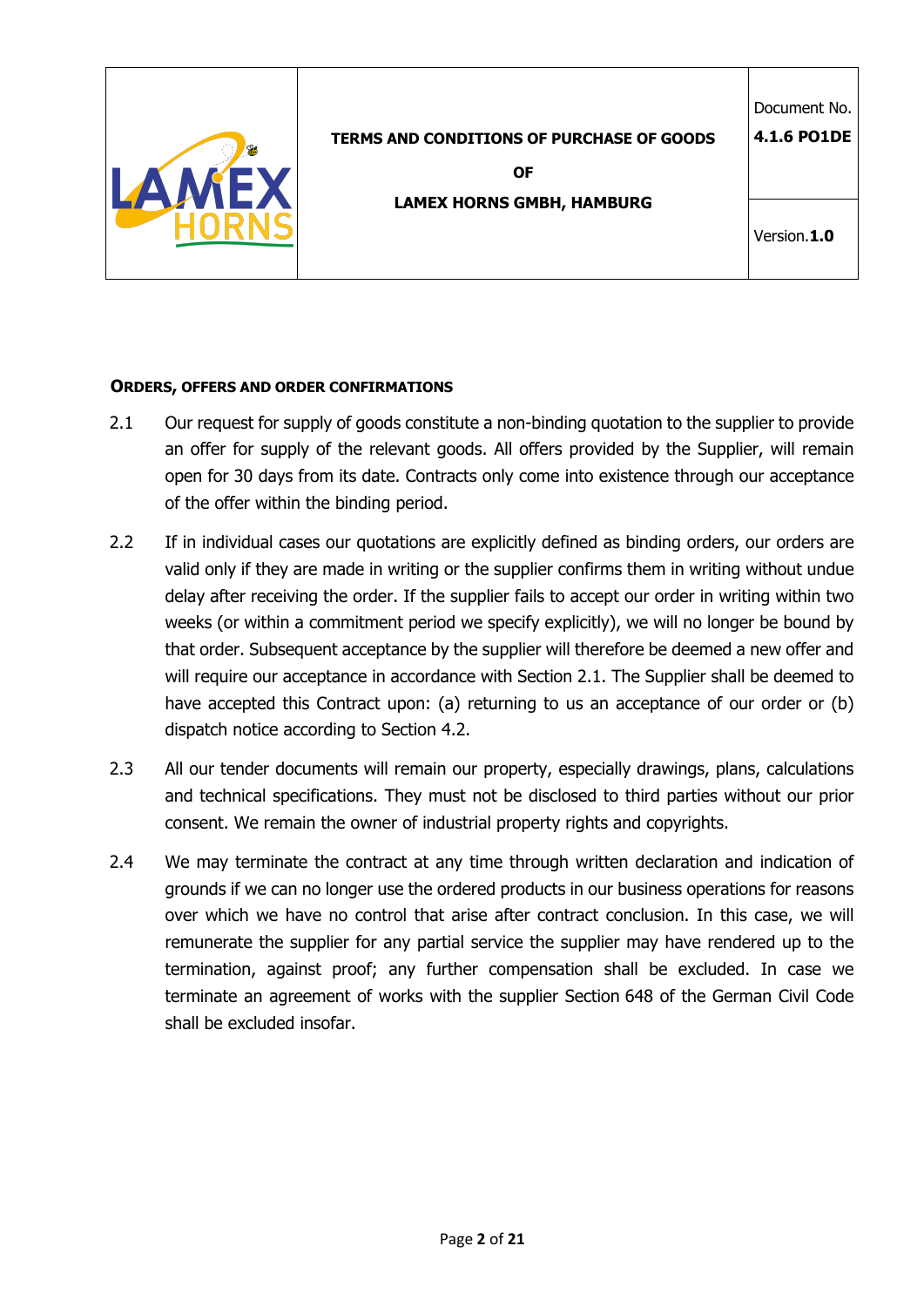

**OF** 

**LAMEX HORNS GMBH, HAMBURG**

Document No. **4.1.6 PO1DE**

# **DELIVERY**

- 3.1 Deadlines and delivery periods are legally binding.
- 3.2 If delivery is made prematurely, we may refuse that service or send the goods back. If we do not send the goods back, we will store them at the supplier's risk and expense.
- 3.3 If it becomes recognizable that the supplier will not be able to comply with a performance deadline in part or in full, the supplier must inform us in writing without undue delay, specifying grounds and the anticipated duration of the delay. If this obligation is culpably breached, the supplier will be liable for damage compensation. Possible further claims against the supplier, including the supplier's default liability, shall remain unaffected even in case the supplier complies with its duty of information.
- 3.4 If the supplier does not comply with a delivery date (or a delivery period which can be determined according to the calendar) the supplier shall be in default without a reminder or setting of a grace period. The default will be deemed to have occurred at the following times: if the delivery deadline was fixed on a calendar day, on expiry of that day; if it was fixed to occur during a certain calendar week, on expiry of the last business day of that week; if it was fixed to occur during a certain calendar month, on expiry of the last business day of that month. Business day means any other day than a Sunday, a general holiday officially recognized at the place of our registered office (Hamburg, Germany), or a Saturday.
- 3.5 If the supplier defaults on a delivery or service, we may charge a contractual penalty amounting to 0.15% per calendar day, up to a maximum of 5% of the value of the late delivery or service. Our right to withdraw from the contract or assert further claims (e.g., claims to damage compensation) remains unaffected. The supplier may present evidence to verify that no damage or damage in a lower amount has been caused by default. We can declare the assertion of the contractual penalty until the final payment even if we accepted the delivery or service without reserving the right to claim for the penalty. Our further legal rights are expressly not affected.
- 3.6 Unless otherwise expressly agreed for individual cases, the supplier will bear the procurement risk. Harvest retention clauses or self-supply clauses only apply if they have been expressly agreed with the supplier.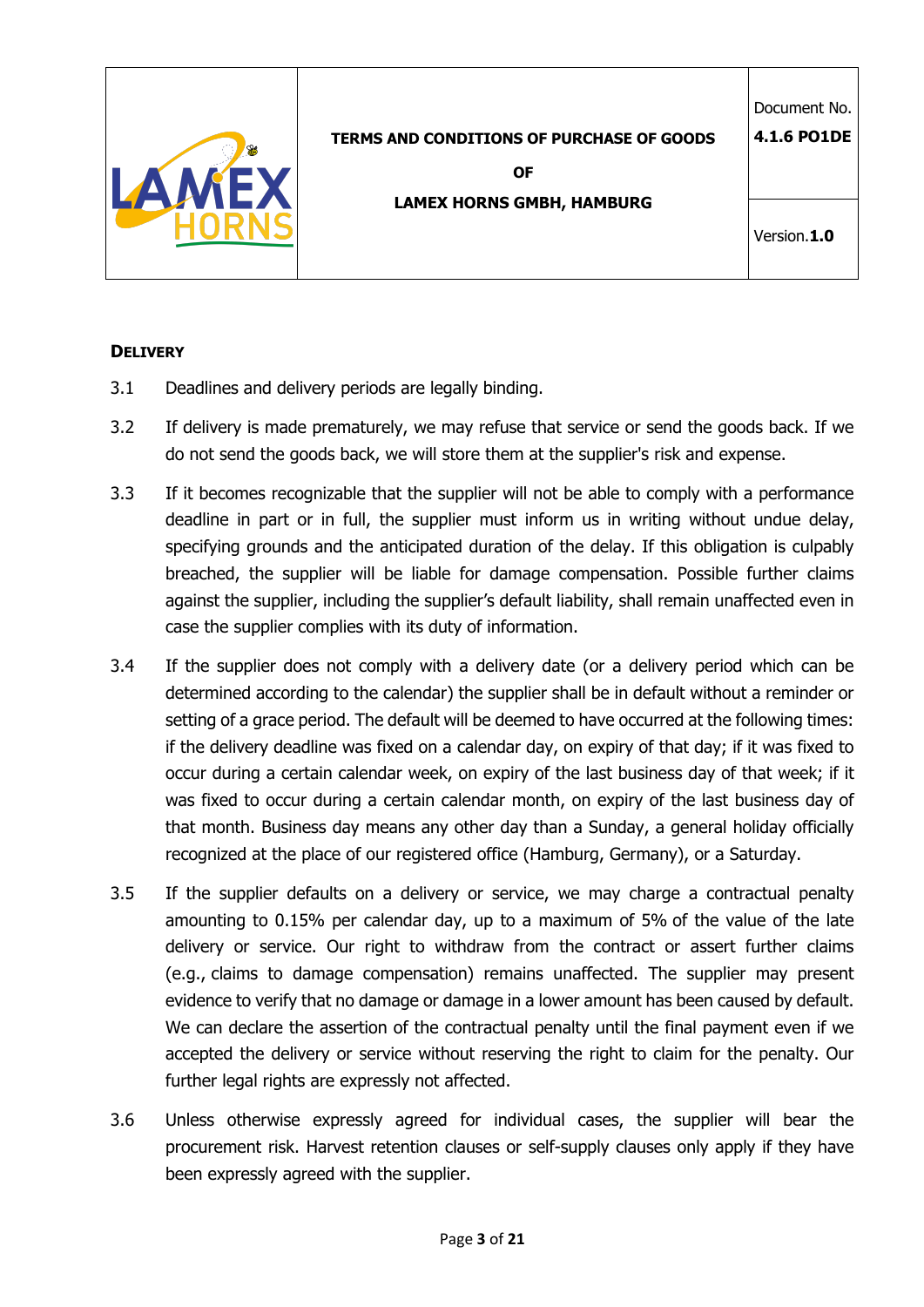

**OF LAMEX HORNS GMBH, HAMBURG**

Version.**1.0**

Document No. **4.1.6 PO1DE**

- 3.7 We are entitled to request a change of the time or place of the delivery, or the type of packaging, by written notification at any time prior to the agreed delivery date. Provided the requested changes cannot be implemented within the limits of the supplier's normal shipping process without significant additional expense or delays in delivery, the supplier must notify us in writing of the additional costs or anticipated delivery delays. In such case we are entitled to choose whether to accept the proposed contract changes or to claim for unchanged delivery conditions.
- 3.8 The Goods shall be marked in accordance with our instructions and any applicable regulations or requirements of the carrier, and properly packed and secured to reach their destination in an undamaged condition in the ordinary course. In any case a delivery note indicating our order number, the exact description, quantity, weight (gross and net), must be included with every delivery. We will not be responsible for delays in processing or payment resulting from a missing or incomplete delivery note.

# **DISPATCH GUIDELINES; DISPATCH NOTICES**

- 4.1 The supplier will take back empty containers and packaging at its own expense on our request unless we have explicitly agreed to bear these costs.
- 4.2 The shipping documents must bear our order number. After shipping has occurred, a dispatch notice containing the exact description, quantity, weight (gross and net), type and packaging of the goods must be sent to us immediately.
- 4.3 If the demanded dispatch notice for a delivery are not issued in a timely manner or if the above information is missing in the shipping documents or dispatch notice, for reasons for which the supplier is responsible, delays can result. If this occurs, we may store the goods on our premises until we receive the shipping documents and the complete information, at supplier's costs and risk.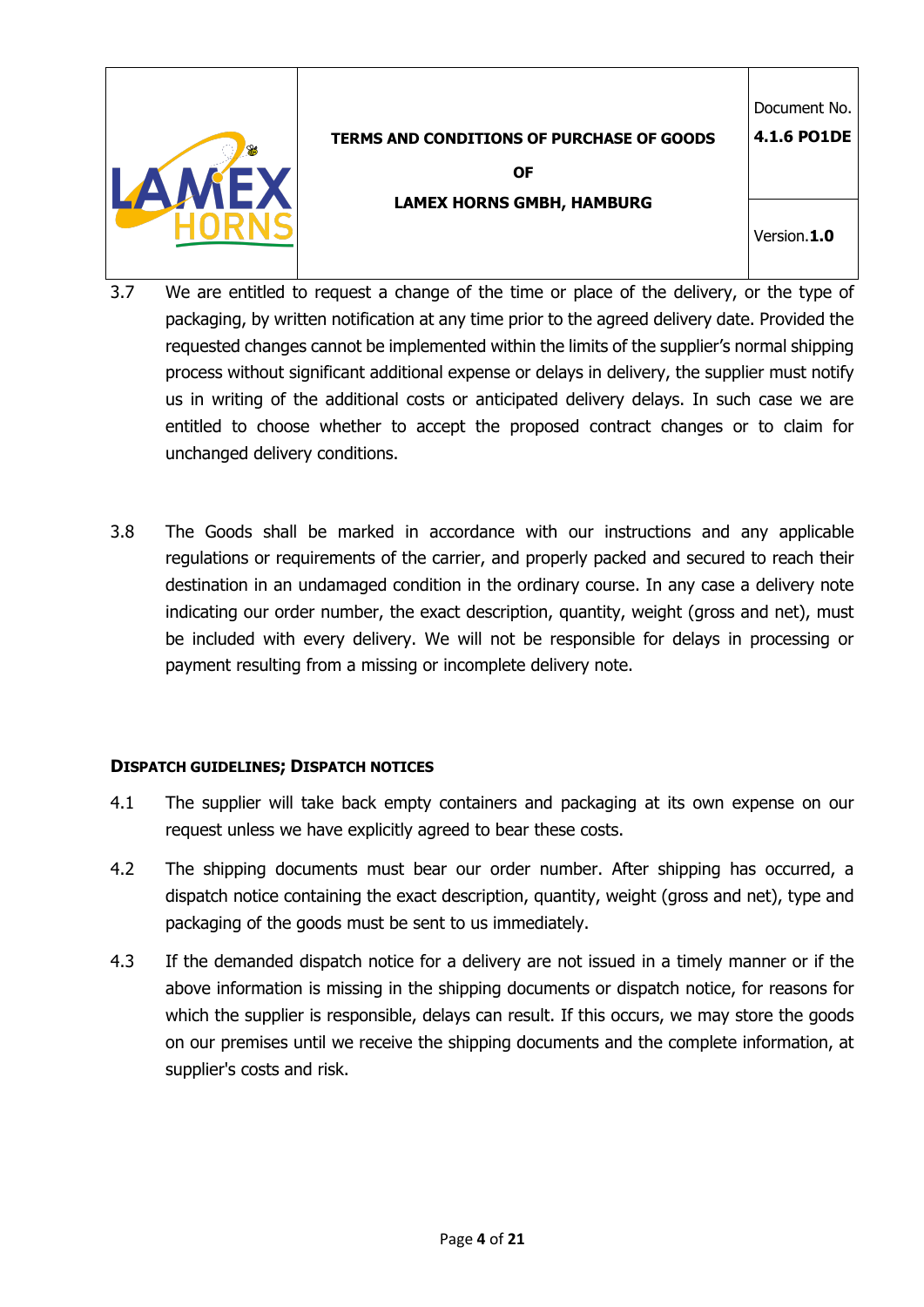|                                                  | Document No.       |
|--------------------------------------------------|--------------------|
| <b>TERMS AND CONDITIONS OF PURCHASE OF GOODS</b> | <b>4.1.6 PO1DE</b> |
| <b>OF</b>                                        |                    |
| <b>LAMEX HORNS GMBH, HAMBURG</b>                 |                    |
|                                                  | Version.1.0        |
|                                                  |                    |

## **PRICE; RISK ASSUMPTION; RESERVATION OF TITLE**

- 5.1 Unless agreed otherwise in writing, the agreed price includes free delivery to the specified delivery address ('DDP' Incoterms 2020). For the avoidance of doubt, the agreed prices cover all ancillary costs including packaging, customs and shipping, and taking back of empty containers and packaging. The price indicated in the order is binding. The agreed and offered prices are net prices (without VAT).
- 5.2 Unless otherwise agreed, no remuneration or compensation will be granted for the supplier's visits, offer preparation, cost estimates, projects, etc., regardless of whether an order is made and regardless whether these activities are done in an ongoing business relationship or for marketing purposes.
- 5.3 The supplier will bear the risk of accidental destruction or deterioration until the risk is transferred (through handover in the case of purchase contracts, or through acceptance if agreed or in the case of contracts for work, cf. clause 6.6 below) at the agreed delivery location. This also applies if shipping has been agreed.
- 5.4 Supplier's reservations of title will apply only if it is related to our payment obligation for the respective products over which the supplier reserves ownership. In particular, expanded or extended reservations of title are not permitted.

## **RECEIVING, ACCEPTING AND INSPECTING THE GOODS**

- 6.1 Force majeure or other unforeseeable circumstances beyond our control including but not limited to interruptions of operations, strikes, lock-outs, lack of means of transportation, difficulties in procuring raw materials and energy, terrorist acts or orders imposed by the authorities entitle us to postpone acceptance of deliveries / services accordingly.
- 6.2 If excess deliveries are made beyond the commercially typical extent, we reserve the right to send back the excess goods at the supplier's risk and expense.
- 6.3 For the merchant's obligation to inspect goods and give notice of defects, the statutory provisions (Section 377 of the German Commercial Code) will apply with the following provisos: our obligation to inspect is limited to defects that become apparent during our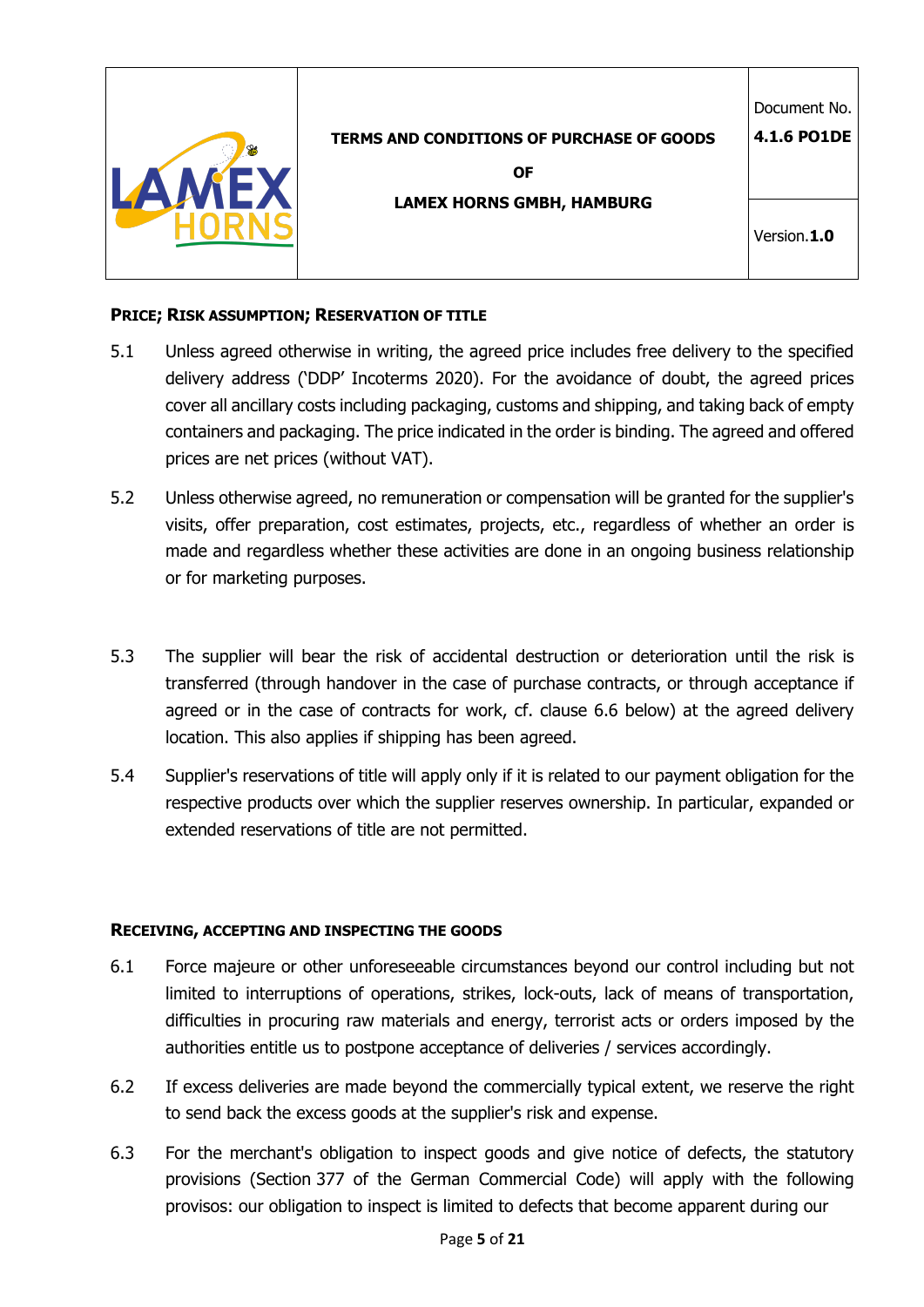|                                                  | Document No. |
|--------------------------------------------------|--------------|
| <b>TERMS AND CONDITIONS OF PURCHASE OF GOODS</b> | 4.1.6 PO1DE  |
| <b>OF</b>                                        |              |
| <b>LAMEX HORNS GMBH, HAMBURG</b>                 |              |
|                                                  | Version.1.0  |
|                                                  |              |

incoming goods inspection through visual examination including the shipping documents (e. g., transport damage, incorrect or short delivery) or which are recognizable during quality control in a random sampling procedure. If acceptance has been agreed, there is no obligation to inspect. Our obligation to give notice of defects discovered later remains unaffected. Without prejudice to our obligation to inspect, our notice of defects will be deemed to have been given promptly and without undue delay, in any case, if it is sent within seven business days, as defined under section 3.4 from delivery. The period does not begin to run before the goods are in our actual control or in the control of a third party to which the goods have to be delivered to according to our instructions. Goods that have not been released from customs are explicitly not in our control.

- 6.4 If the supply agreement provides for direct delivery to our customers (Streckengeschäft) the notification period expires ten business days, as defined under 3.4 above, from discovery or, for obvious defects, from the day of delivery, at the earliest. The same applies if the goods are delivered to storage facilities operated by a third-party.
- 6.5 By way of derogation according to Section 442 para. 1 sentence 2 German Civil Code, we are also entitled to unrestricted claims for defects if we remained unaware of the defect when the contract is entered into due to gross negligence.
- 6.6 If formal acceptance of goods or services has been agreed or if acceptance is required by law, then supplier can request that the goods / services are formally inspected as soon as finished, for acceptance by us in line with the German Civil Code. The risk passes over to us upon acceptance. We will perform the acceptance test in a timely manner during the course of ordinary business provided the goods / services comply with the agreed specifications.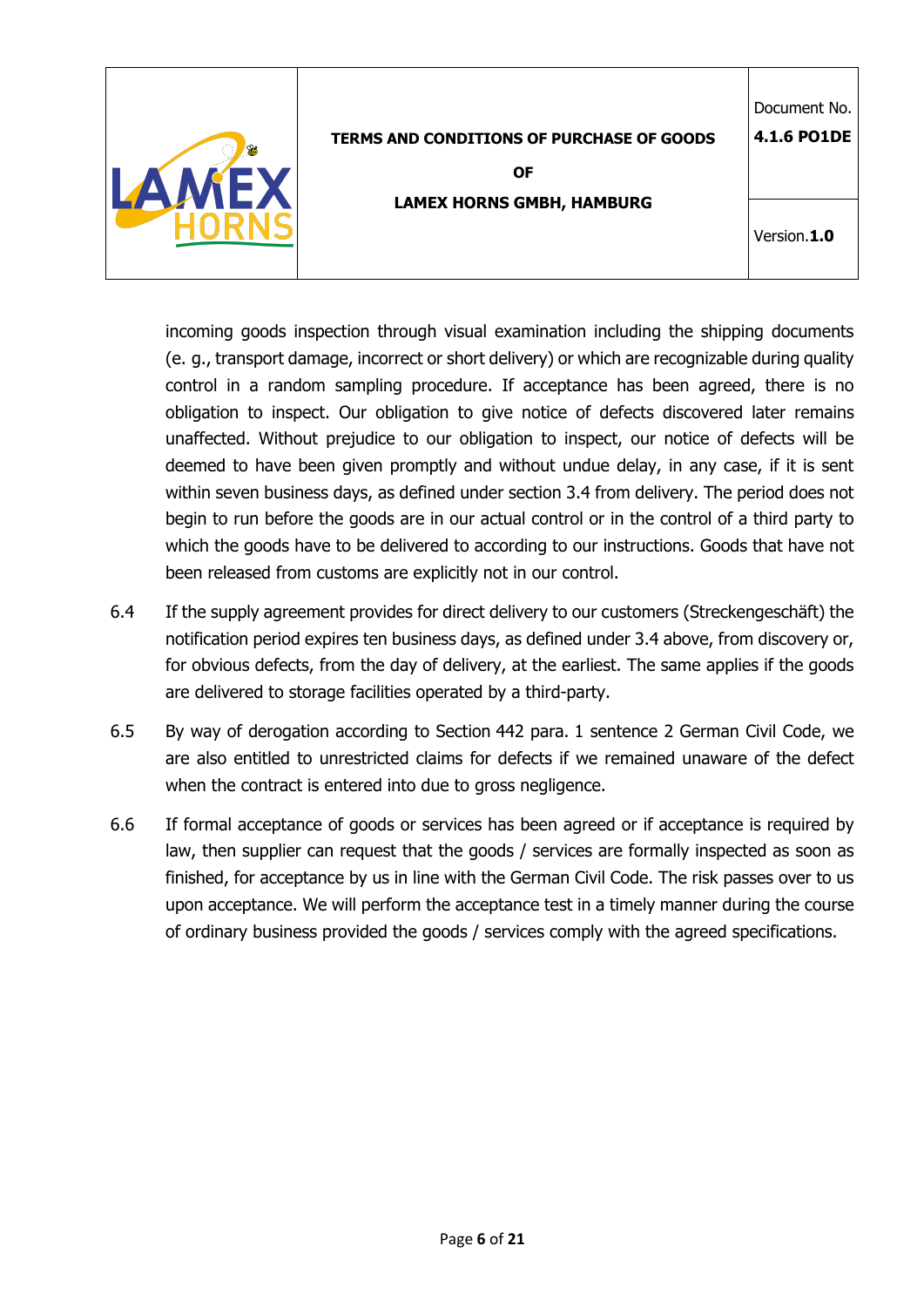| <b>TERMS AND CONDITIONS OF PURCHASE OF GOODS</b><br><b>OF</b><br><b>LAMEX HORNS GMBH, HAMBURG</b> | Document No.<br>4.1.6 PO1DE<br>Version.1.0 |
|---------------------------------------------------------------------------------------------------|--------------------------------------------|
|                                                                                                   |                                            |

# **PAYMENT**

- 7.1 The supplier shall be entitled to invoice us on or at any time after delivery of the goods or the complete rendering of works or services, as the case may be, and each invoice shall quote our order number. Unless otherwise stated in the order, we shall pay the price of the goods within 30 days after the end of the month of receipt of a proper invoice or, if later, after any acceptance. Payment default at an earlier time is excluded. We will not owe any interest on maturity. The default interest is limited to five percentage points above the base interest rate as per Section 247 German Civil Code unless the supplier can prove that damages were greater. If a bank transfer is made, the payment will be deemed to have been made on time if our bank receives our transfer order before the payment period expires. We are not responsible for delays caused by the banks participating in the payment procedure.
- 7.2 Neither down payments nor interim payments are considered as acknowledgment of conformity with the contract or as proper fulfilment of services by the supplier.
- 7.3 All invoices must be auditable. In particular, they must contain the supplier's name, postal address, email address and telephone number, and the name of the products and possibly their description, volumes or amounts, destination and order number and order date. They should correspond to the wording, textual sequence and prices of the order. All invoices shall include the required tax information, inter alia VAT number and performance period. Any excesses or shortfalls in performance must be listed separately on the invoice. The agreed prices are net prices (without VAT). VAT must be shown separately on the invoices.
- 7.4 We can process invoices only on time if they indicate the required information is provided. We are not responsible for payment delays incurred by missing or false invoice data.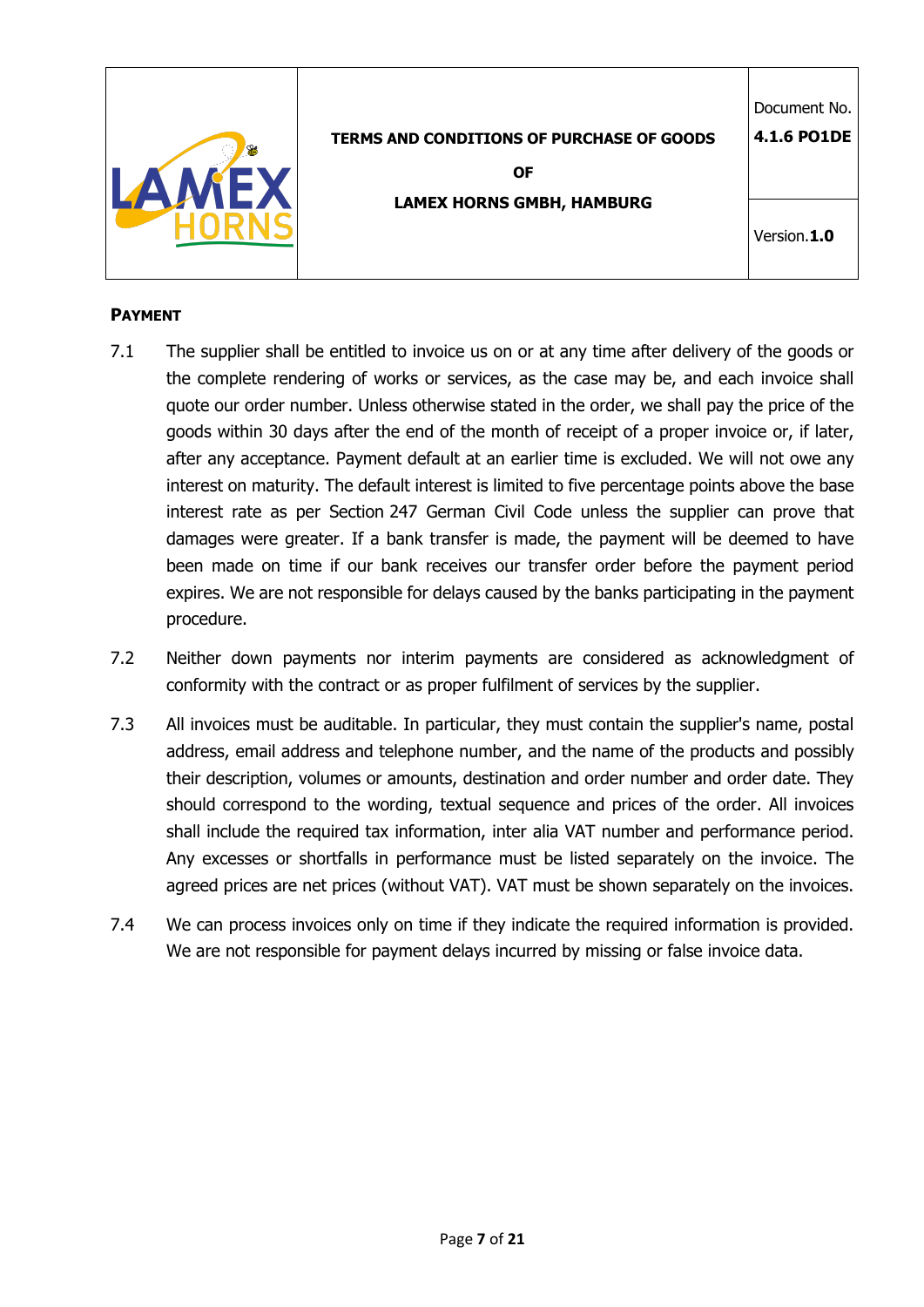|                                                  | Document No.       |
|--------------------------------------------------|--------------------|
| <b>TERMS AND CONDITIONS OF PURCHASE OF GOODS</b> | <b>4.1.6 PO1DE</b> |
| <b>OF</b>                                        |                    |
| <b>LAMEX HORNS GMBH, HAMBURG</b>                 | Version.1.0        |

### **PRODUCT LIABILITY, INDEMNITY AND INSURANCE**

- 8.1 In line with applicable German law, any limitation of product liability is null and void.
- 8.2 The supplier will indemnify us and hold us harmless on first request against damage compensation claims asserted against us due to a defect in a product that supplier has delivered, insofar as the defect originated within the supplier's sphere of control and organization and the supplier is liable in relation to third parties. Within this framework, the supplier will also reimburse any expenses as per Sections 670 and 683 German Civil Code which arise from or in relation to a recall action we have performed. If possible and feasible, we will inform the supplier about the content and scope of the recall actions to be performed and will give the supplier a chance to make a statement.
- 8.3 The supplier will maintain a business liability insurance (Betriebshaftpflichtversicherung) as well as a product liability insurance (Produkthaftpflichtversicherung) in accordance with the German Insurance Contract Act at its own expense with an adequate coverage amount of at least EUR 2,000,000 per incident of personal injury (including death), financial damages and material damage, given that such insurance coverage must cover the product recall risk and all damages in connection with a recall. The policy must name as additional insured "the purchaser and its officers, directors, agents and employees", and the policy must provide for thirty days' prior written notice to the purchaser of cancellation. Upon Purchaser's request, Supplier shall promptly provide Purchaser with evidence satisfactory to Purchaser of such insurance coverage.

#### **QUALITY REQUIREMENTS, ORIGINS OF THE GOODS AND MINIMUM SOCIAL STANDARDS**

- 9.1 The supplier ensures that the goods / services meet the agreed quality requirements.
- 9.2 Under the statutory provisions, the supplier will particularly ensure that the goods have the agreed specifications when the risk passes over to us. In any case, the product descriptions forming the subject matter of the respective contract (especially by being identified or referred to as such in our order), or which were included in the contract in the same manner as these Conditions, will be deemed an agreement on specifications.
- 9.3 We are entitled to the complete statutory warranty rights. We object to any limitation of the statutory warranty rights, including the ensuing claims to damage compensation.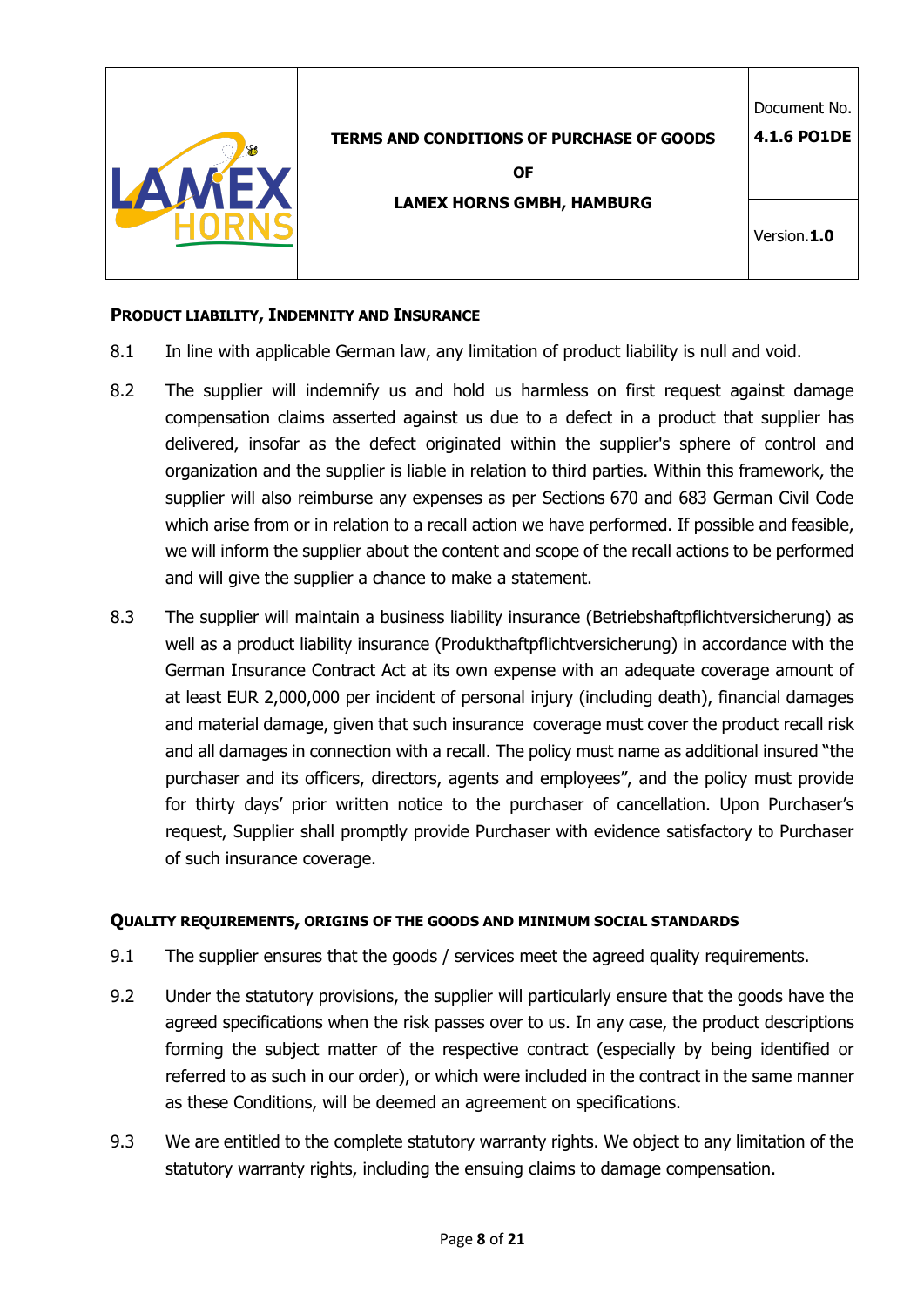|--|

**OF** 

Document No. **4.1.6 PO1DE**

**LAMEX HORNS GMBH, HAMBURG**

Version.**1.0**

- 9.4 Unless otherwise agreed, the statute of limitation for defect claims is 36 months after the risk is transferred (or, if acceptance is agreed, after the acceptance). If longer periods are stipulated by law (e.g., for construction), those periods will apply. For repaired or replaced parts, the statute of limitations period shall start again from the time the defect is remedied. The 36-month limitation period also applies to claims from defects of title, whereby the statutory limitation period for third-party claims for surrender in rem (Sec. 438 para. 1 no. 1 BGB) will remain unaffected. Claims from defects of title will not become time-barred in any case, as long as the third party can still assert the right against us, especially because it is not yet time-barred.
- 9.5 In urgent cases, especially if there is imminent danger or to avoid greater damages, we may also rectify defects ourselves, have them rectified, or procure a replacement, at the supplier's expense, even if no grace period has been granted to the supplier for subsequent performance or such a period has not yet expired. We will inform the supplier thereof without undue delay.
- 9.6 The characteristics of initial samples approved by us will be deemed a quality guarantee. Otherwise, our approval has no influence on the supplier's liability for defects, since the examination of the initial sample can refer only to the sample's basic suitability and visible condition, but not to the defect-free state of the products sent later. Our acceptance or approval of drawings, plans or models presented by the supplier will not affect the supplier's sole responsibility for rendering the service properly.
- 9.7 The supplier will inform us in writing about the actual or suspected defects of delivered goods without undue delay.
- 9.8 If the discovery of a defect forces us to take special measures such as inspections or sorting, the supplier will reimburse the reasonable costs for such a procedure if that party is responsible for the defect.
- 9.9 We may change product specifications by unilateral declaration at any time through written notification at any time prior to the agreed delivery date. Provided the requested changes cannot be implemented within the limits of the supplier's normal shipping process without significant additional expense or delays in delivery the supplier must notify us in writing of the additional costs or anticipated delivery delays. In such case we are entitled to choose whether to accept the proposed contract changes or to claim for unchanged delivery conditions.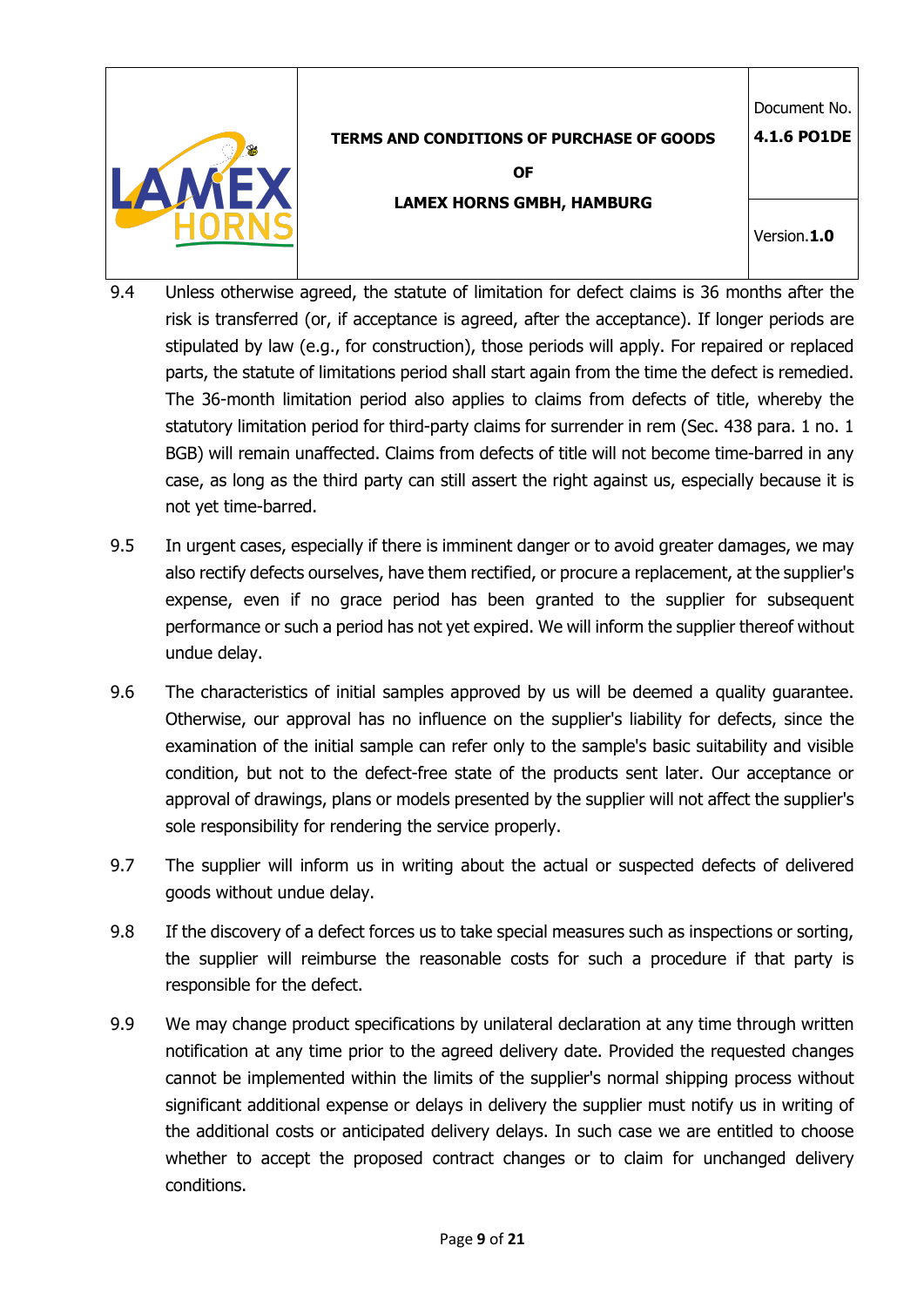|  | <b>TERMS AND CONDITIONS OF PURCHASE OF GOODS</b><br>0F | Document No.<br>4.1.6 PO1DE |
|--|--------------------------------------------------------|-----------------------------|
|  | <b>LAMEX HORNS GMBH, HAMBURG</b>                       | Version.1.0                 |

#### **GUARANTEES**

- 10.1 Delivered food must be marketable and fit for human consumption. The supplier will, at its own cost, strictly comply with the statutory requirements of German and European food law, particularly Regulations (EC) 852/2004 (regulation on food hygiene) and (EC) 396/2005 (regulation on maximum permissible residues), when delivering food and food contact materials. We will not accept deviations from those requirements even if we are notified of them before or during delivery. The supplier will also comply with the acknowledged rules of technology, especially the specifications, standards and guidelines regarding execution, accident prevention and environmental protection issued by the legislature, the supervisory authorities or the employers' liability insurance association. The standards and guidelines listed above apply as amended and in force.
- 10.2 Additionally, if goods are manufactured abroad or earmarked for delivery to a foreign country of which the supplier is aware, the supplier is obliged to comply with the laws which apply to such country and the laws of the country of final destination of the goods if such country deviates from the place of delivery. The supplier will, at its own cost, comply, with all applicable import and export laws and requirements.
- 10.3 Without limitating the foregoing the supplier expressly represents, guarantees and warrants that:
	- (a) The supplier maintains all required licenses, registrations, and approvals for the goods to be imported into the country earmarked for delivery.
	- (b) The goods are not adulterated or misbranded within the meaning of the applicable law.
	- (c) The goods conform to any statements made on the containers or labels or advertising material or pamphlets for such products, and that the products will be adequately contained, packaged, marked and labeled, in sanitary, food-safe containers,
	- (d) The Products are processed, packed, stored, and transported under clean and sanitary conditions, in compliance with all state and local regulations, and the laws of the country earmarked for delivery.
	- (e) Any and all pesticide applications and pesticide residues comply the laws of the country earmarked for delivery, and that supplier will conduct all necessary testing for such approvals, if any,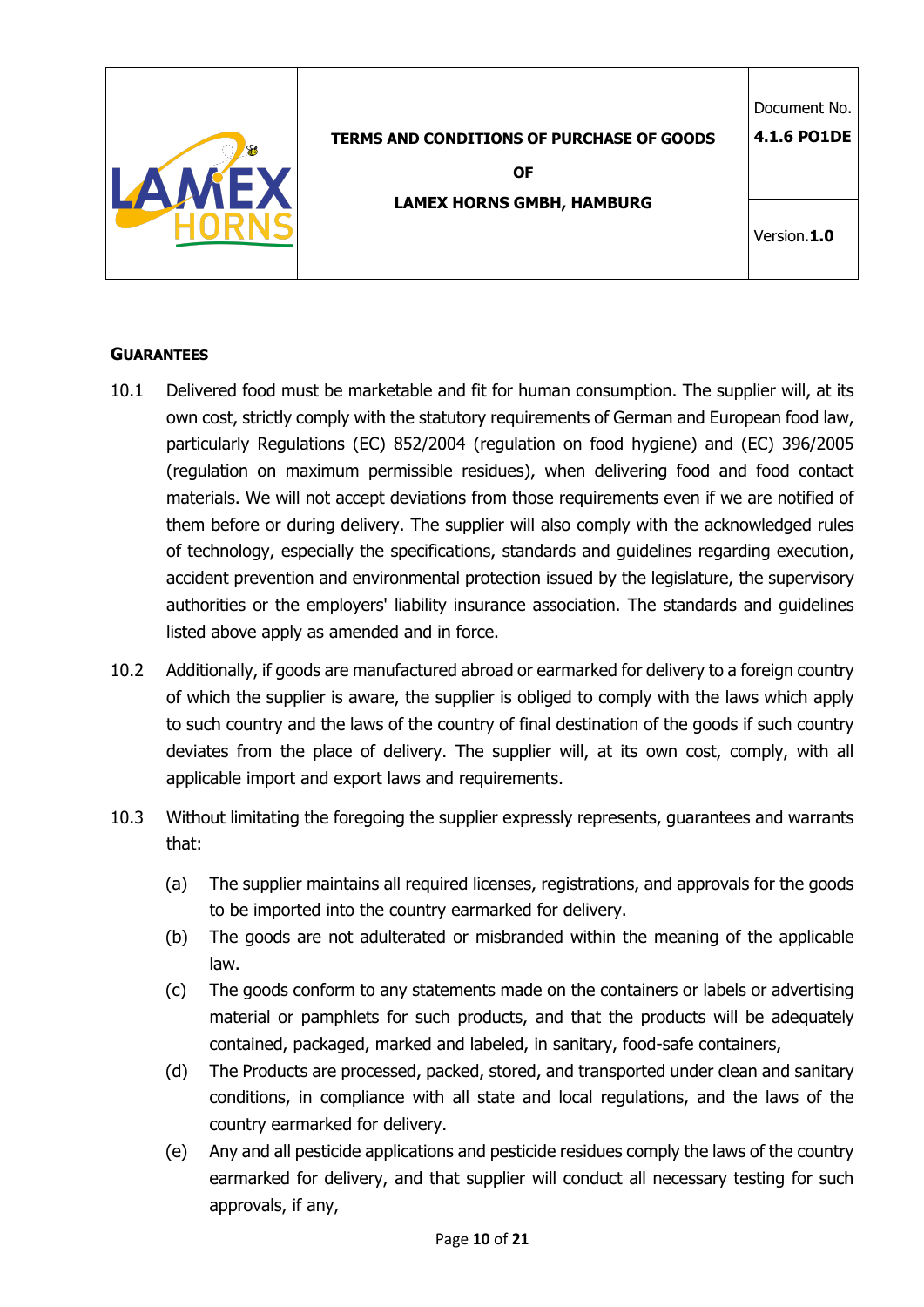

**OF** 

**LAMEX HORNS GMBH, HAMBURG**

Version.**1.0**

Document No. **4.1.6 PO1DE**

- (f) If the Product is a perishable agricultural commodity, that the product sold is produced from the most recent crop cycle, and shipped within two months of the processing/fill date, unless expressly agreed to in writing by us,
- (g) Frozen goods must be transported and stored continously with a maximum temperature of at least – 18 degrees Celsius,
- 10.4 If the goods to be delivered require a CE mark, the supplier will ensure those goods are labeled accordingly and will bear the costs incurred. If a CE Declaration of Conformity is required by law, that declaration must be handed over to us simultaneously with the delivery of the goods. The handover of that declaration is a condition of contractual fulfillment.

# **INDUSTRIAL PROPERTY RIGHTS**

The supplier ensures that the goods / services are free from third-party industrial rights. If thirdparty industrial property rights are breached, the supplier will compensate us for all damages incurred thereby, regardless of culpability. We may also obtain from the holder of such protective rights the required permit for delivery, commissioning, use, resale, etc., for the delivery object or service, at the supplier's reasonable expense, if the supplier is unable to remedy the defect of title within a reasonable period.

# **CONFIDENTIALITY**

12.1 The supplier undertakes that it shall not disclose to any person any confidential information disclosed to it by us concerning our business or affairs or of any affiliated company, except as permitted by clause 12.2 below. "Confidential Information" means information marked as confidential or which is otherwise of a confidential nature (including, but not limited to, trade secrets and information of commercial value, technical information, price lists, data, business plans, customer information, party's operations, processes, plans, product information, know-how, designs, software and market opportunities) known to the supplier and concerning us or the goods. The supplier will treat the contracts and all associated commercial and technical details as strictly confidential. Information we have provided, or drawings, etc. created by us on the basis of such information, may be otherwise used or exploited only with our written permission.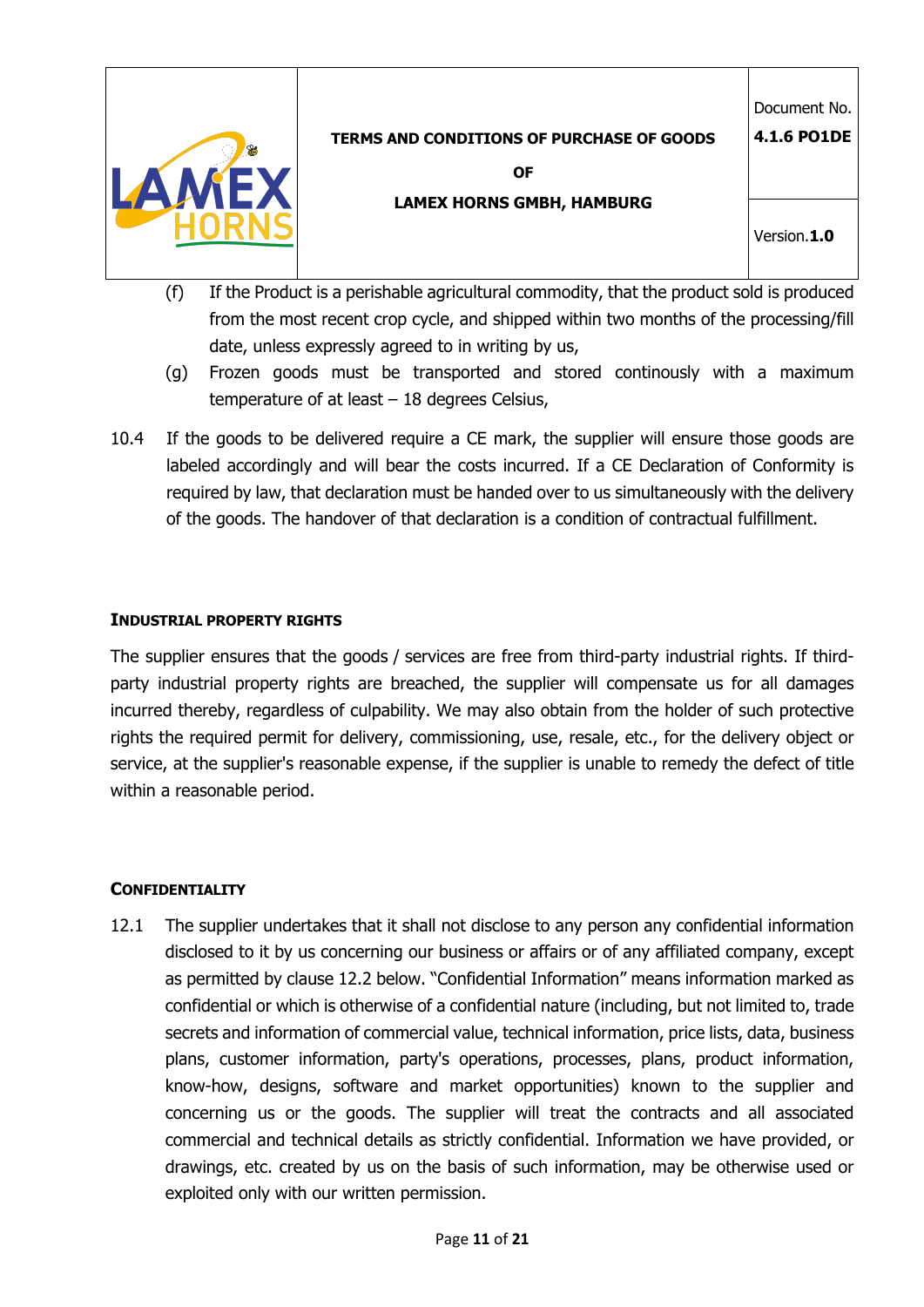|                                                  | Document No. |
|--------------------------------------------------|--------------|
| <b>TERMS AND CONDITIONS OF PURCHASE OF GOODS</b> | 4.1.6 PO1DE  |
| <b>OF</b>                                        |              |
| <b>LAMEX HORNS GMBH, HAMBURG</b>                 |              |
|                                                  | Version.1.0  |
|                                                  |              |

- 12.2 The supplier may disclose our confidential information:
	- a. to its employees, officers, agents, consultants or sub-contractors (representatives) who need to know such information for the purposes of carrying out the its obligations under this contract, provided that the supplier takes all reasonable steps to ensure that its representatives comply with the confidentiality obligations contained in clause 12.1 as if they were a party to this contract. The supplier shall be responsible for its representatives' compliance with the confidentiality obligations set out in this clause; and
	- b. as may be required by law, court order or any governmental or regulatory authority.

The supplier will not be in breach of this clause, however, in relation to information already in its possession or within the public domain (other than as a result of a breach of this clause).

12.3 We reserve all rights in our confidential information. No rights or obligations in respect of our confidential information other than those expressly stated in these Conditions are granted to supplier or necessary to perform the contract.

## **ASSIGNMENT; PROHIBITION OF OFFSETTING**

- 13.1 The supplier may not assign its claims under the contractual relationship to third parties. This does not apply where monetary claims are concerned (Section 354a German Commercial Code).
- 13.2 The supplier may set off only those claims which are undisputed or determined by a final legal judgement. The same applies to rights of retention and rights to withhold services. We are entitled to our full rights of offsetting and rights to refuse performance.

#### **SUBCONTRACTORS**

14.1 Calling in subcontractors requires our prior written consent. Subcontractors must be named in the offer with complete business address and production facilities concerned. Information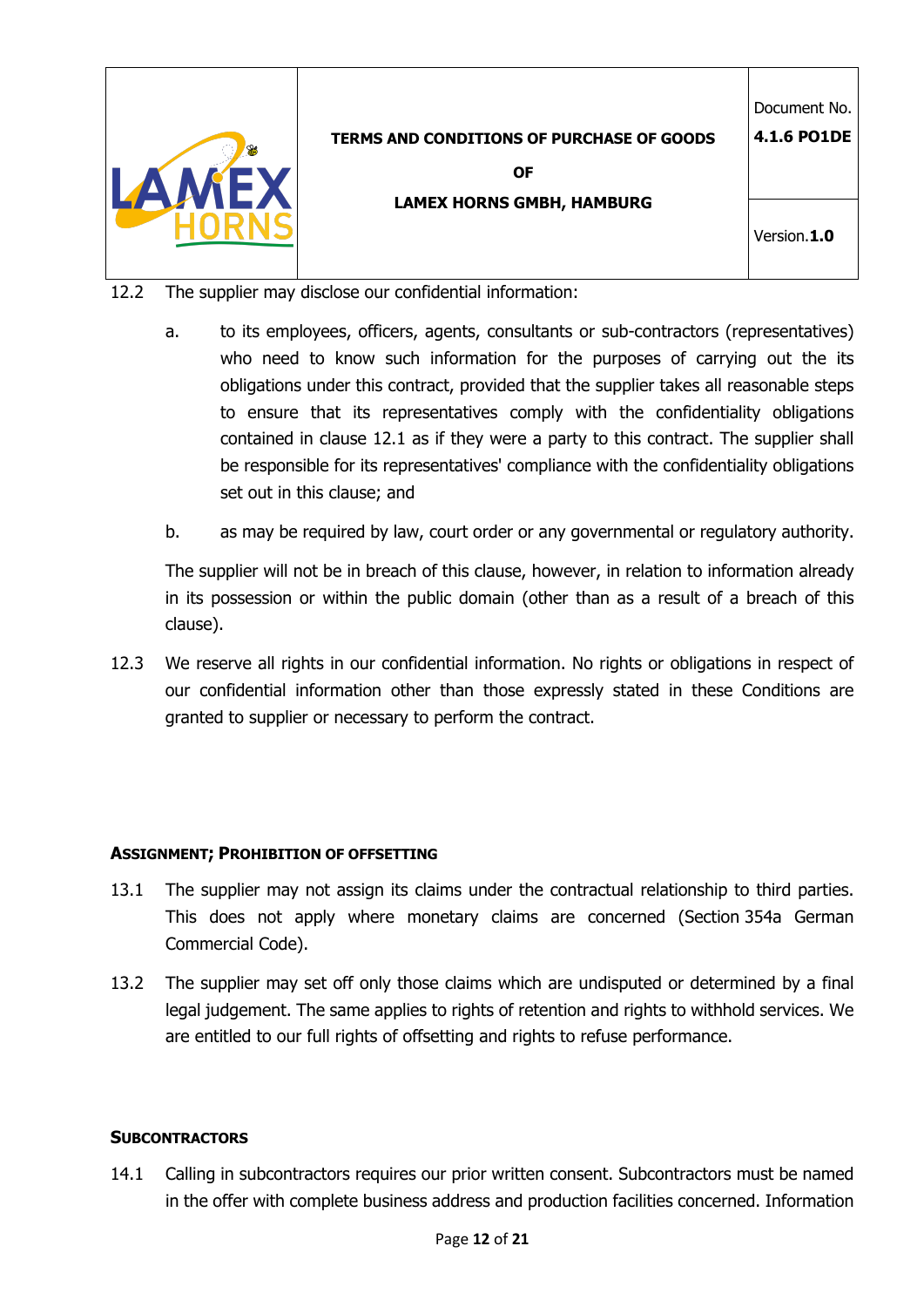

**OF** 

**LAMEX HORNS GMBH, HAMBURG**

Version.**1.0**

Document No. **4.1.6 PO1DE**

must be specified for the respective subcontractor's scope of delivery and service. The supplier will impose on the subcontractor all obligations the supplier has taken over from us regarding the tasks the subcontractor will take over from the supplier and will ensure compliance with those obligations. The supplier will guarantee the subcontractor's deliveries and services as though they were the supplier's own. The subcontractor will thus be deemed the supplier's vicarious agent.

14.2 The supplier may not prevent that party's subcontractors from concluding contracts with us for other deliveries or services.

# **COMPLIANCE**

- 15.1 The supplier shall comply with the guidelines set out in Appendix A to these conditions as may be amended from time to time. The supplier will impose these obligations on its upstream suppliers.
- 15.2 The supplier agrees that in performing its obligations it shall comply with the provisions of the UK Data Protection Act 1998 and the Regulation (EU) 2016/679 (General Data Protection Regulation) as well as the guidelines as set out further in Appendix A.
- 15.3 The supplier ensures that the goods, regardless of the country of origin, were produced
	- a) under humane conditions;
	- b) under non-employment of children;
	- c) in compliance with internationally recognized minimal social standards under payment of living wages under strict compliance with applicable minimum wages legislation; and
	- d) the supplier ensures that he meets tax and social insurance obligations in respect of his employees, which also applies for temporary employees.

The supplier will impose the obligations under this Section 15.3 a) – d) above on its upstream suppliers. The supplier ensures that the principles above will be complied with through suitable periodic controls in the manufacturing company.

15.4 The supplier ensures that his upstream suppliers, if any, act in full compliance with the provisions of applicable minimum wages legislation. On demand, the supplier has to provide evidence to us at any time that the wages paid by the supplier and its sub-suppliers comply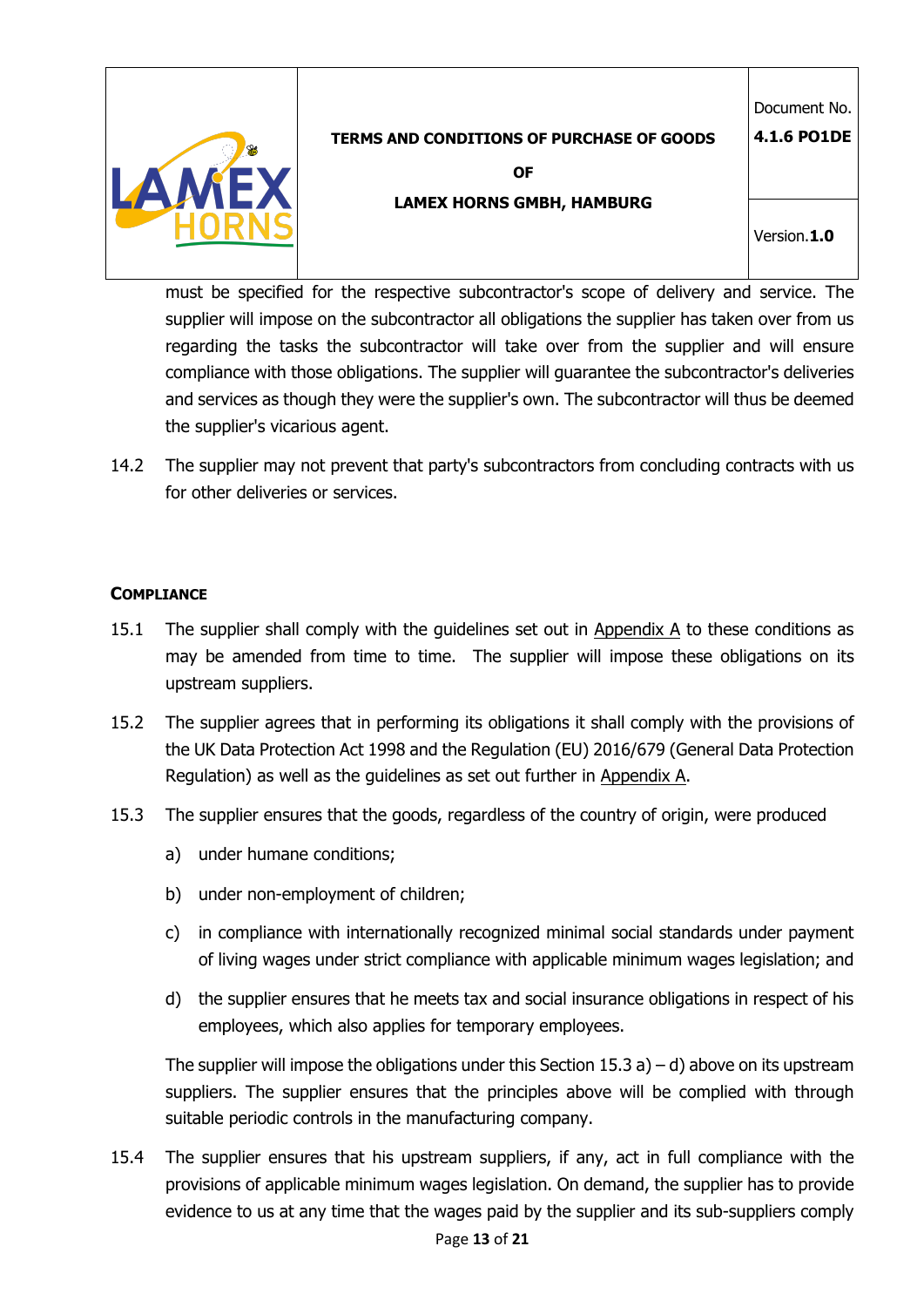

**OF** 

Document No. **4.1.6 PO1DE**

**LAMEX HORNS GMBH, HAMBURG**

Version.**1.0**

with the applicable minimum wages' legislation. We are entitled to withhold an appropriate part of due payments until said evidence has been furnished to us. In case the supplier does not provide sufficient evidence within one month upon demand we are entitled to withdraw from the contract with the supplier or to terminate it on good cause.

The supplier undertakes to hold us harmless on first written demand from third-party claims based on the non-payment or shortfall of minimum wages in respect of his employees and the employees of its sub-suppliers.

- 15.5 The supplier ensures further:
	- a) Supplier carries the requisite certifications/registrations for its food facilities as applicable, and their equivalent governing bodies in the country earmarked for delivery in accordance with Section 10.2.
	- b) Supplier will comply with all inspection requests, and adhere to all safety requirements, of us and any governmental entity which has jurisdiction over the products and services.
	- c) Supplier warrants that the procedures by which supplier was approved as a vendor, if this is the case, by us will be followed unless otherwise agreed to in writing by us.
- 15.6 If the goods were the object of a serious breach of antitrust law (such as arrangements regarding quotes or price, or allocation of territory or customers), in which the supplier was involved, lump-sum damage compensation will be charged in the amount of 10% of the net contract value of the goods in question. Proof of higher or lower damages remains reserved.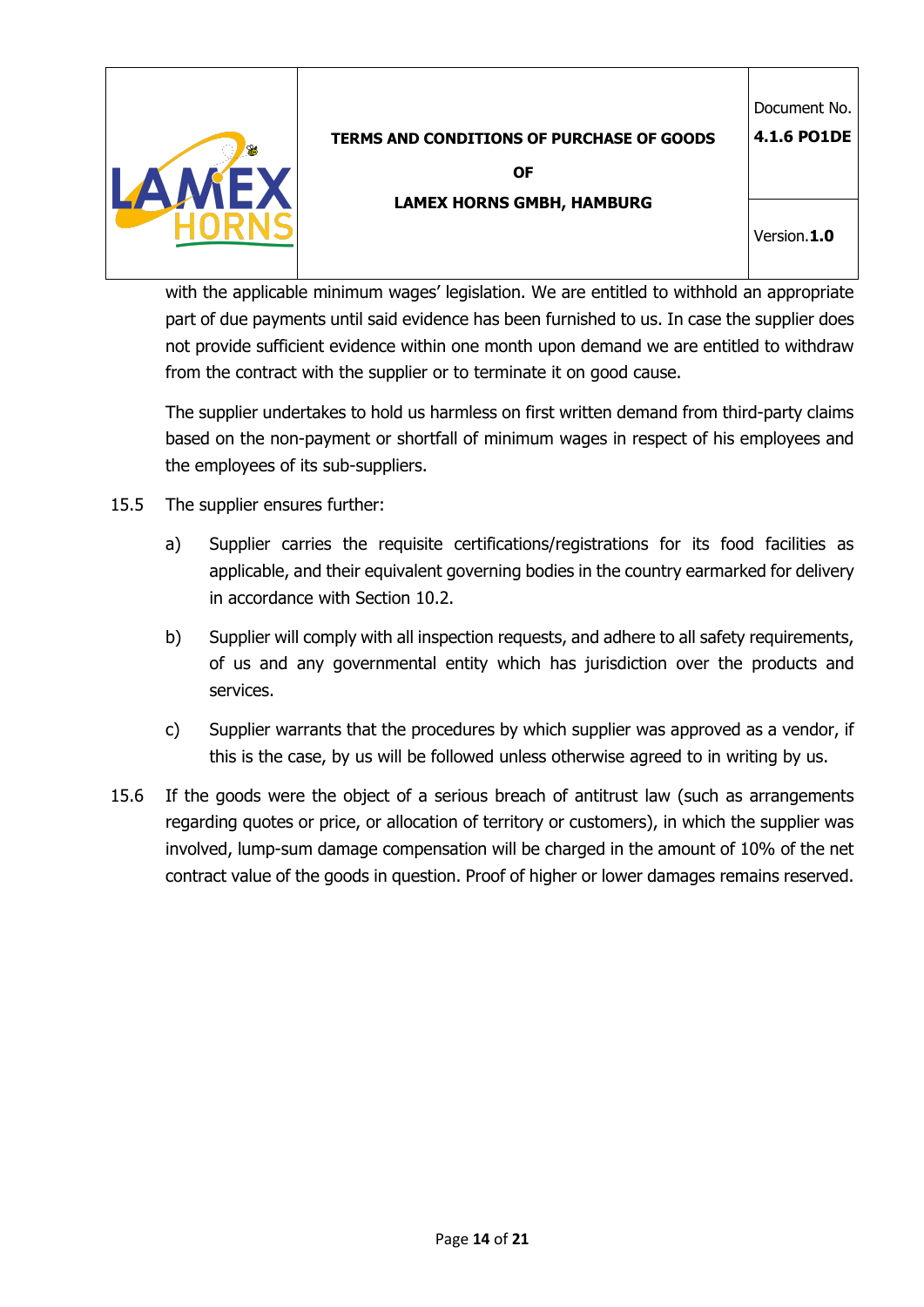

### **TERMINATION ON GOOD CAUSE / RIGHT OF WITHDRAWAL**

- 16.1 Both parties are entitled to terminate the contract on good cause under the requirements of the applicable law.
- 16.2 Good cause shall be deemed to exist for us, in particular, when
	- (a) the supplier or its sub-suppliers refuse access to their premises for the purposes of an audit,
	- (b) the supplier is in breach of its obligation under Section 15.1, 15.3 or 15.4 above.
	- (c) the supplier makes any voluntary arrangements with the creditors within the meaning of the German Insolvency Act or such any other equivalent under the laws of the supplier's country or becomes subject to an administration order or goes into liquidation.
	- (d) an encumbrancer takes possession, or a receiver is appointed of any of the property or assets of the supplier,
	- (e) the supplier ceases or threatens to cease to carry on business or
	- (f) we reasonably apprehend that any of the events mentioned above is about to occur in relation to the supplier and notify the supplier accordingly if the supplier has failed to correct the situation within an adequate period set by us.

The statutory right of termination on good cause is not restricted under this Section 16.2. A termination under this Section 16.2 (a) to (f) shall not require a previous warning notice, i.e. a single violation is sufficient to give reason for an extraordinary termination.

16.3 At our discretion, we are entitled to withdraw from the contract if one of the prerequisites Section 16.2 (a) to (f) above is fulfilled. The mandatory rights, such as damages claims, are not restricted by the provisions of this Section 16.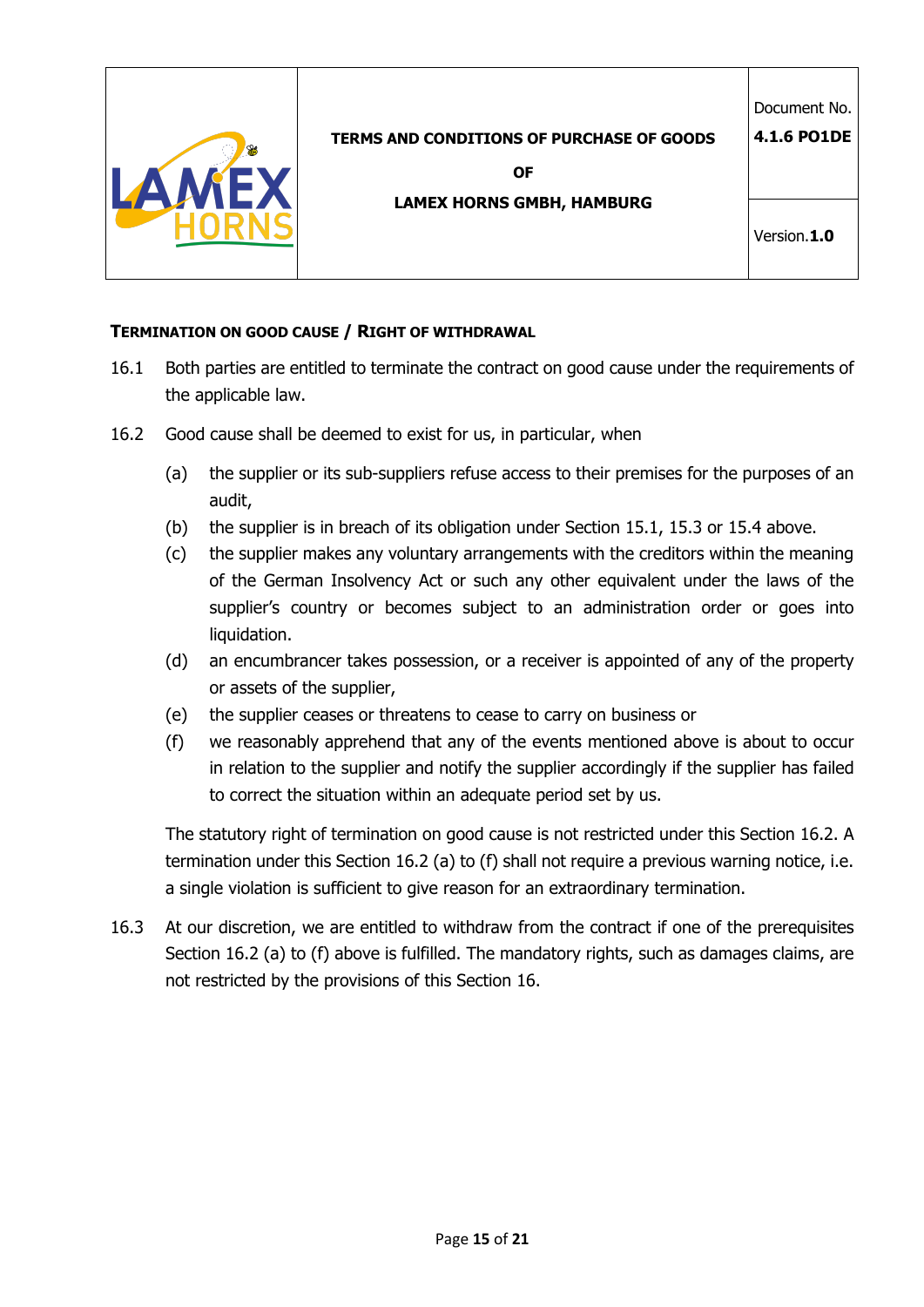| <b>TERMS AND CONDITIONS OF PURCHASE OF GOODS</b><br><b>OF</b> | Document No.<br>4.1.6 PO1DE |
|---------------------------------------------------------------|-----------------------------|
| <b>LAMEX HORNS GMBH, HAMBURG</b>                              | Version.1.0                 |

### **PLACE OF FULFILMENT; APPLICABLE LAW; PLACE OF JURISDICTION**

- 17.1 For deliveries and services, the place of fulfilment and for payments is the place of our registered seat.
- 17.2 German law will apply to all claims arising from or relating to this contract, under exclusion of international conflict-of-law provisions, especially the United Nations Convention on Contracts for the International Sale of Goods (CISG).
- 17.3 The parties shall, in the event of a dispute which remains unresolved within fourteen days of arising, attempt to settle such dispute in accordance with the German Mediation Act. We are entitled to terminate the mediation process at any time.
- 17.4 If the supplier is a merchant, the sole place of jurisdiction for all disputes arising from or relating to this contractual relationship will be the competent court in our registered office. However, in all cases we may also sue at the place of fulfilment for the delivery obligation, or at the supplier's general place of jurisdiction. Compulsory statutory provisions, especially regarding exclusive competence, remain unaffected and take priority.
- 17.5 Should individual clauses of these Conditions be invalid, this shall not affect the validity of the remaining clauses.

Hamburg, 28<sup>th</sup> of April 2020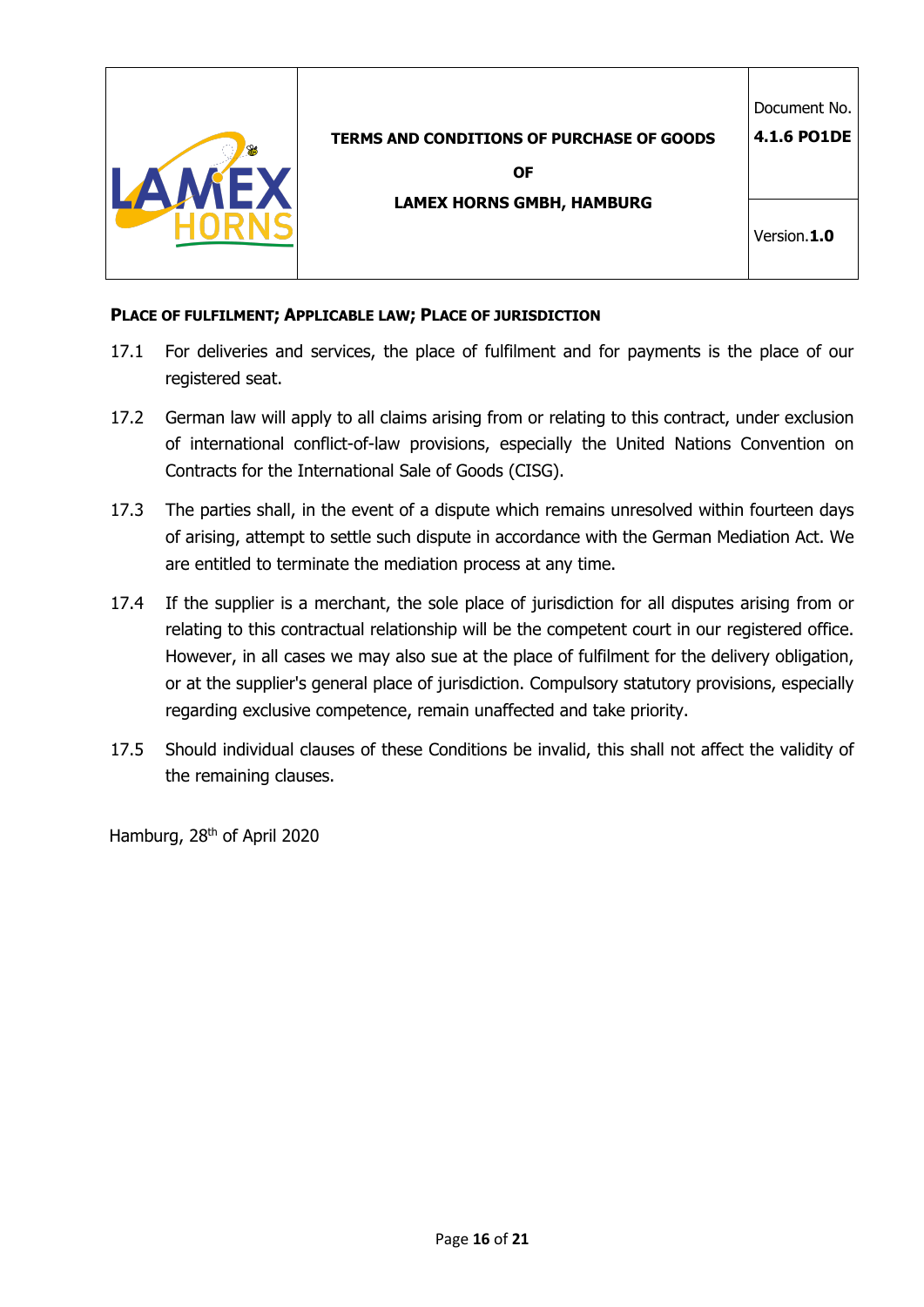|  |                                                  | Document No.       |
|--|--------------------------------------------------|--------------------|
|  | <b>TERMS AND CONDITIONS OF PURCHASE OF GOODS</b> | <b>4.1.6 PO1DE</b> |
|  | <b>OF</b>                                        |                    |
|  | <b>LAMEX HORNS GMBH, HAMBURG</b>                 | Version.1.0        |

### Appendix A

### **1. Data Protection**

a) In this clause 1, the following expressions have the following meaning:

"**General Data Protection Regulation**" or "**GDPR**" is the Regulation (EU) 2016/679 (General Data Protection Regulation) that will be applied to the processing of personal data in the context of the activities of an establishment of a controller or a processor in the Union, regardless of whether the processing takes place in the EU or not.

"**Personal Data**" is defined as any information relating to an identified or identifiable natural person ("**Data Subject**"); an identifiable natural person is one who can be identified directly or indirectly, by reference to an identifier such as a name, an identification number, location data, an online identifier or to one or more factors specific to the physical, physiological, genetic, mental, economic, cultural or social identity of that natural person. GDPR applies to personal data such as name, sex, age, passport, ID, nationality, HR data, contact details, on line purchases, credit card details, payroll, airline passenger lists, dietary preferences, airport control cameras data, hotel reservations etc. and to special categories of sensitive data such as economic, health, genetic and biometric data.

"**Processing**" means any operation or set of operations which is performed on personal data or on sets of personal data, if automated means, such as collection, recording, organization, structuring, storage, adaptation or alteration, retrieval, consultation, use, disclosure by transmission, dissemination or otherwise making available, alignment or combination, restriction, erasure or destruction.

"**Controller**" is the natural or legal person, public authority, agency or other body, which alone or jointly with others, determines the purposes and means of the processing of personal data.

"**Processor**" means the natural or legal person, public authority, agency or other body which processes data on behalf of the controller.

"**Consent of the data subject**" means any freely given, specific, informed and unambiguous indication of the data subject's wishes by which he or she, by a statement or by a clear affirmative action, signifies agreement to the processing of personal data relating to him or her.

"**Special Categories of Data**" is revealing racial or ethical origin, political opinions, religious or philosophical beliefs, trade union membership. Genetic data, health data or data concerning the person's sex life or sexual orientation.

"**Protected Data Breach**" means any breach of security leading to accidental or unlawful destruction, loss, alteration, unauthorized disclosure of, or access to, any Protected Data;

"**Protected Data**" means Personal Data received from or on behalf of us, or otherwise obtained, in connection with the performance of the supplier's obligations under any Contract, for which we are responsible as a controller;

b) In respect of the processing of Protected Data by the supplier or the supplier's personnel under or in connection with the contract, the supplier shall, and shall procure that the supplier's personnel shall:

(1) only process the Protected Data to the extent required to provide the services in accordance with the terms of the contract or otherwise in accordance with documented instructions of us from time to time;

(2) not otherwise modify, amend or alter the contents of the Protected Data or disclose or permit the disclosure of any of the Protected Data to any third party, unless specifically authorized to do so in writing by us;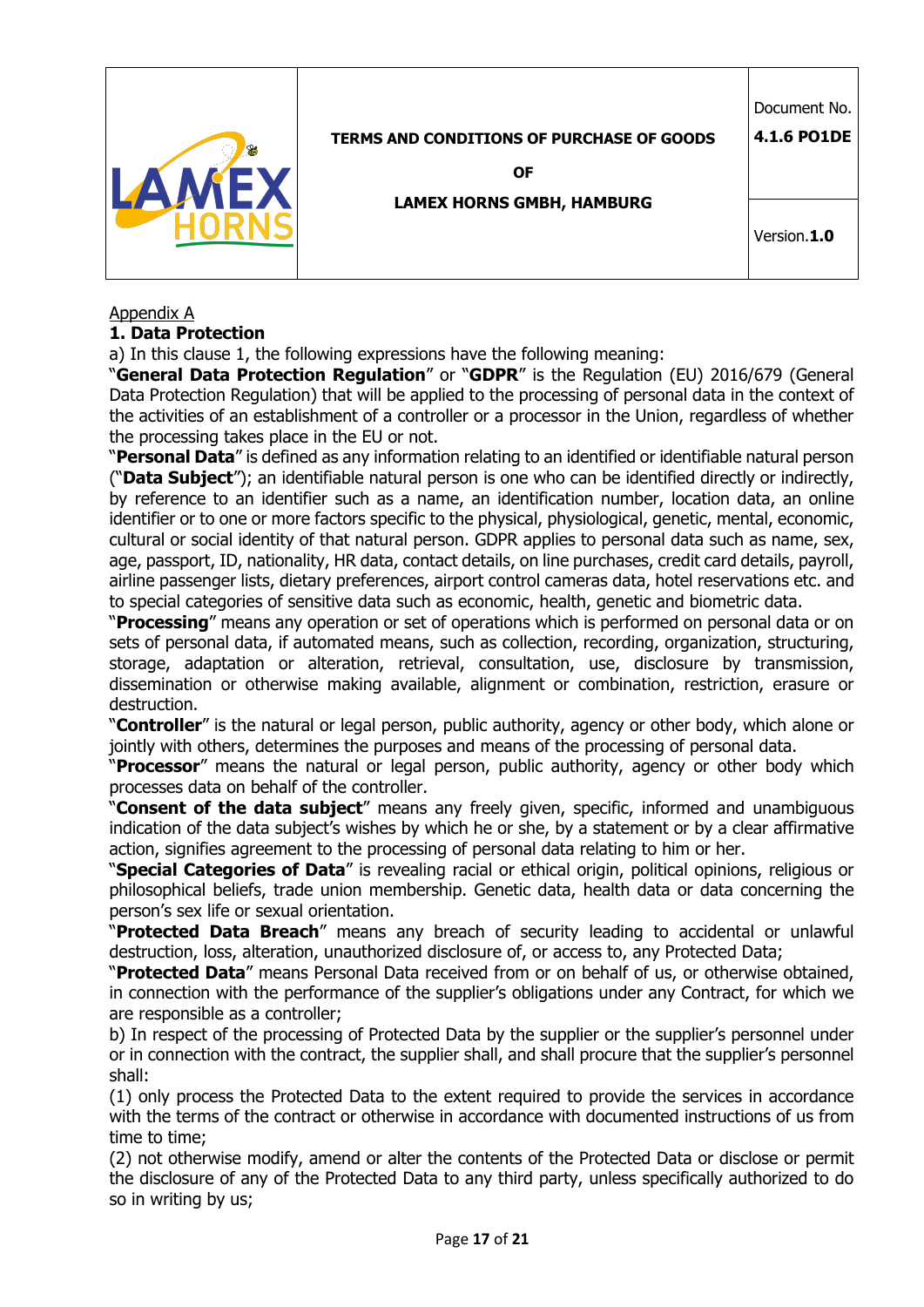

(3) implement appropriate technical and organizational measures to:

- protect Protected Data against unauthorized or unlawful processing and against accidental or unlawful loss, destruction, damage, alteration or disclosure;

- comply with Data Protection Legislation; and

- ensure the protection of the rights of the Data Subject;

(4) ensure that all Supplier's personnel engaged in the provision of the services under any agreement with us have entered into confidentiality agreements with the supplier and shall further ensure that such personnel are made aware of and observe the Processor's obligations under the contract with regard to the security and protection of Protected Data;

(5) process the Protected Data in accordance with the Data Protection Legislation and not do or permit anything to be done which causes us in any way to be in breach of the Data Protection Legislation;

(6) provide written evidence of the supplier's compliance with Data Protection Legislation as may be reasonably requested by us from time to time;

(7) co-operate and assist, as requested by us, and put appropriate technical and organizational measures in place to enable us to comply with any exercise of rights by a Data Subject under Data Protection Legislation;

(8) not process the Protected Data anywhere outside the EEA without the prior written consent of us;

(9) at the request of us or any competent regulatory or supervisory authority, submit for audit the processing activities and related facilities carried out pursuant to the contact, which shall be carried out by us, our authorized representatives (bound by a duty of confidentiality) and/or representatives of the relevant regulatory or supervisory authority;

c) The supplier shall notify us as soon as reasonably practicable and in any event within 24 hours of:

- any legally binding request for disclosure of Protected Data by a law enforcement or other competent authority, unless prohibited by law from doing so;

- any request received directly from a Data Subject without responding to that request, unless required by law or it has been otherwise authorized by us to do so;

- receiving any correspondence, notice or other communication whether orally or in writing from the Information Commissioner's Office ("ICO"), any other relevant data protection regulator or any other regulator or person, relating to the Protected Data; and

- becoming aware of a breach of the provisions of this condition.

d) Without prejudice to any other provision of the contract, we may, on reasonable notice request a detailed written description of:

- the technical and organizational method employed by the supplier and any sub-processors (if any) for the processing of Protected Data;

- the processing activities carried out by the supplier on behalf of us containing at least the amount of details required by article 30(2) of the GDPR.

Within ten days of receipt by the supplier of our written request, the supplier shall deliver a written report to us in sufficient details that we can reasonably determine whether or not any applicable Protected Data is being or has been processed in compliance with the GDPR.

e) Without prejudice to the other provisions of this condition, if the supplier or any member of the Supplier's personnel becomes aware of any Protected Data Breach, the supplier shall promptly (but in any event within 24 hours of discovery) notify us. The supplier shall, at no additional cost to us,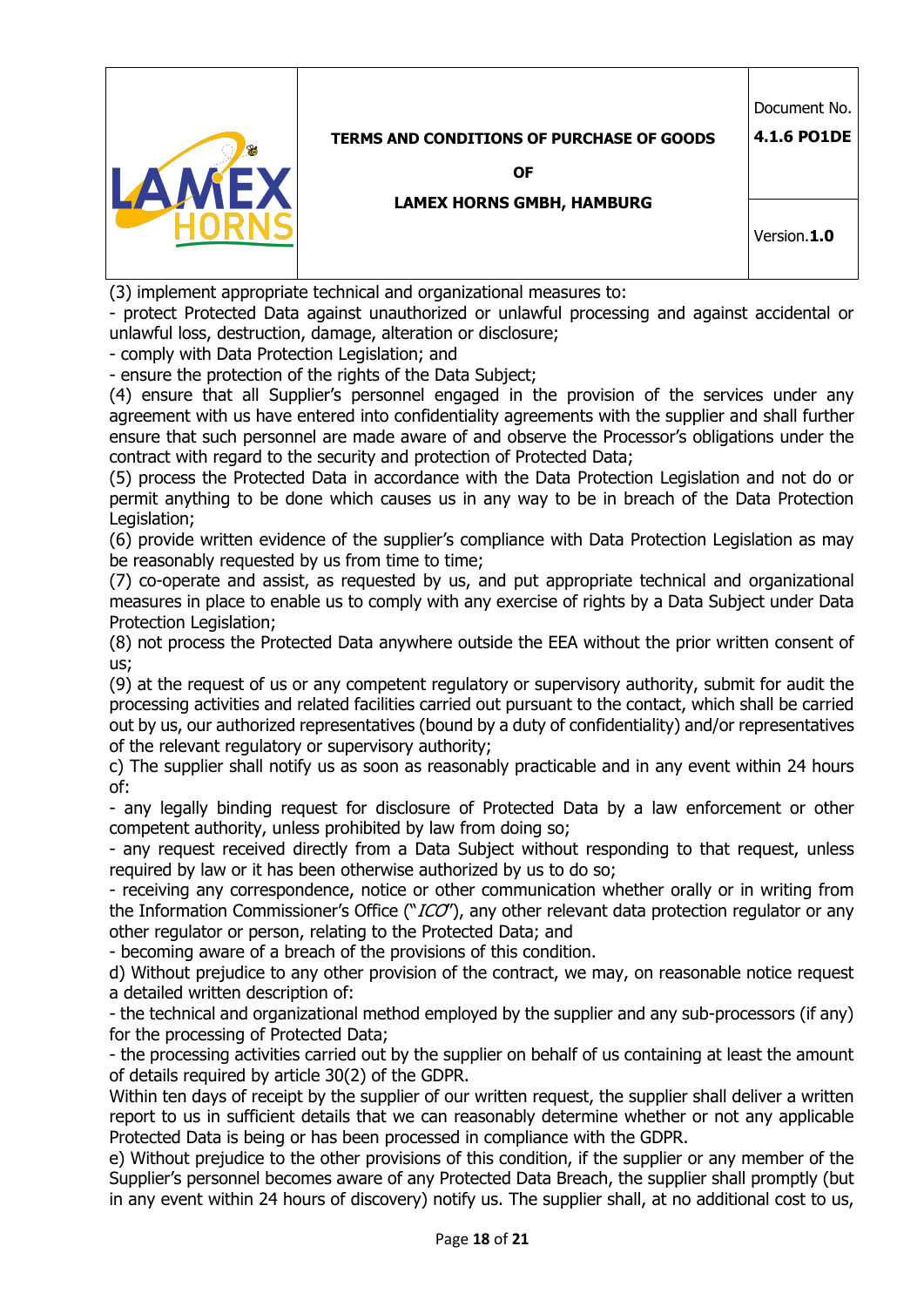|                                                  | Document No. |  |
|--------------------------------------------------|--------------|--|
| <b>TERMS AND CONDITIONS OF PURCHASE OF GOODS</b> | 4.1.6 PO1DE  |  |
| <b>OF</b>                                        |              |  |
| <b>LAMEX HORNS GMBH, HAMBURG</b>                 |              |  |
|                                                  | Version.1.0  |  |
|                                                  |              |  |

provide us with all resources, assistance and co-operation as are required by us for us to notify the ICO and any other relevant data protection regulator of such Protected Data Breach and for us to provide such reports or information as may be requested by them in relation to such Protected Data Breach and for us to notify the relevant Data Subjects of such Protected Data Breach, as applicable. f) The supplier shall, at no additional cost to us, provide us with all resources and assistance as required by us for us to discharge its duties pursuant to articles 35 and 36 of the GDPR, including but not limited to, promptly at the request of us providing information in respect of any data protection impact assessment with us conducts.

g) Where the supplier sub-contracts any of its obligations under this condition, with the consent of us, it shall do so only by way of written agreement with the sub-processor, which imposes the same obligations on the sub-processor as are imposed on the supplier under this condition. The supplier shall inform us of any sub-processors in advance. In any event, the Supplier shall be liable for the acts and omissions of its agents, personnel and sub-processors as if they were its own acts and omissions.

h) On expiry or termination of the Contract, the supplier shall immediately cease processing the Protected Data and arrange for the prompt and safe return or the destruction of all the Protected Data with all copies in its possession or control and certify that such destruction or return has taken place.

## **2. Anti-bribery and Corruption**

The supplier shall:

a) comply with all applicable laws, statutes and regulations relating to anti-bribery and corruption, including the German Act on Administrative Offences, Section 108 and 299-335a of the German Criminal Code, the UK Bribery Act 2010;

b) have and maintain in place its own policies and procedures to ensure compliance with all applicable laws, statutes and regulations relating to anti-bribery and corruption;

c) implement due diligence procedures for its own suppliers, subcontractors and other participants to ensure that there is no bribery or corrupt business practices in its supply chains;

d) represent, warrant and undertake that neither the supplier nor any of its officers, employees, subsidiaries, affiliates or other persons associated with it:

- has been convicted of any offense relating to bribery or corrupt business practices;

- has been or is the subject of any investigation, inquiry or enforcement proceedings by any governmental, administrative or regulatory body regarding any offence or alleged offence of or in connection with bribery or corrupt business practices;

e) notify us as soon as it becomes aware of any actual or suspected bribe or corrupt business practice within its operations or its supply chain, including any investigation, inquiry or enforcement proceedings by any governmental, administrative or regulatory body; and

f) promptly report to us any request or demand for any undue financial or other advantage of any kind received by the Supplier or if a foreign public official becomes an officer or employee of the supplier or acquires a direct or indirect interest in the supplier.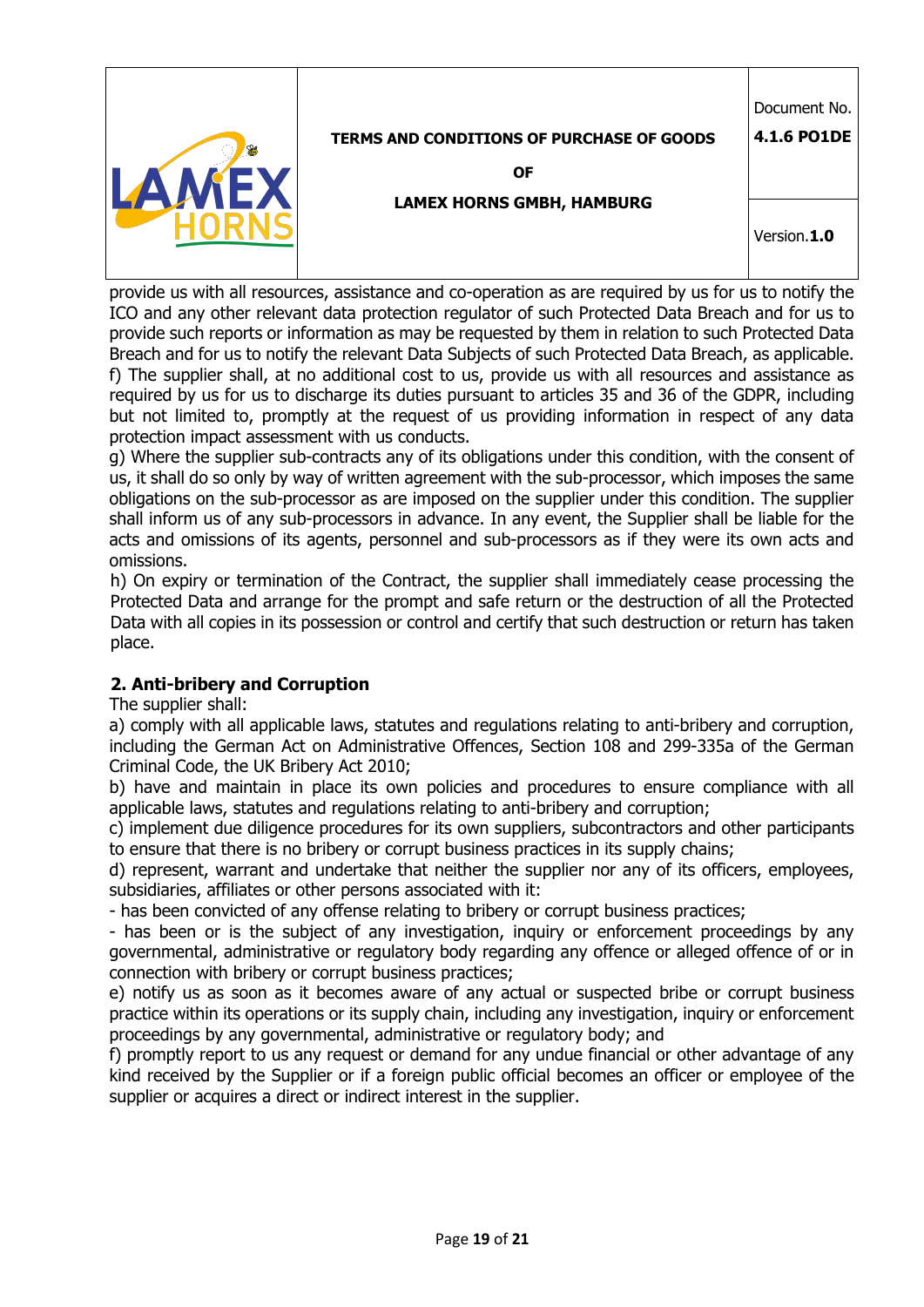|                                                  | Document No. |
|--------------------------------------------------|--------------|
| <b>TERMS AND CONDITIONS OF PURCHASE OF GOODS</b> | 4.1.6 PO1DE  |
| <b>OF</b>                                        |              |
| <b>LAMEX HORNS GMBH, HAMBURG</b>                 |              |
|                                                  | Version.1.0  |
|                                                  |              |

# **3. Antislavery**

The supplier shall:

a) comply with all applicable laws, statutes and regulations relating to slavery, involuntary servitude, debt bondage, forced labour or human trafficking (Modern Slavery) including Section 232 of the German Penal Code and the UK Modern Slavery Act 2015 and take reasonable steps to ensure that there are no Modern Slavery issues in the Supplier's supply chains or in any part of their business; b) have and maintain in place its own policies and procedures to ensure compliance with all Modern Slavery laws, statutes and regulations;

c) implement due diligence procedures for its own suppliers, subcontractors and other participants to ensure that there are no Modern Slavery issues in its supply chains:

d) represent, warrant and undertake that it conducts its business in a manner that is consistent with the principles of Section 232 of the German Penal Code and the UK Modern Slavery Act 2015 and that neither the Supplier nor the any of its officers, employees, subsidiaries, affiliates or other persons associated with it:

- has been convicted of any offence relating to Modern Slavery; and

- has been or is the subject of any investigation, inquiry or enforcement proceedings by any governmental administrative or regulatory body regarding any offence or alleged offence of or in connection with Modern Slavery;

e) notify us as soon as it becomes aware of any actual or suspected Modern Slavery in the supply chain, including any investigation, inquiry or enforcement proceedings by any governmental, administrative or regulatory body; and

f) maintain a complete and accurate set of records to trace the supply chain of all goods and services provided to us.

## **4. Tax Evasion**

Lamex Food Group Limited and its subsidiaries, conduct their activities with integrity, transparency and fairness. They are committed to the prevention of the facilitation of tax evasion as they recognise the importance of fostering a positive culture of tax compliance and maintaining the confidence of staff, partner organisations, other suppliers, customers, third parties and the tax authorities.

Lamex Food Grpup Limited and its subsidiaries do not and will not work with others who do not share their commitment to preventing the facilitation of tax evasion. The supplier shall:

a) Comply with all applicable laws, statutes and regulations relating to tax evasion, including Section 370 of the German Fiscal Code and the UK Criminal Finances Act 2017 and take reasonable steps to ensure that there are no Criminal Finances issues in the Supplier's supply chains or in any part of their business;

b) have and maintain in place its own policies and procedures to ensure compliance with all Tax Evasion laws, statutes and regulations;

c) implement due diligence procedures for its own Suppliers and Customers, subcontractors and other participants to ensure that there are no Tax Evasion issues in its supply chains:

d) represent, warrant and undertake that it conducts its business in a manner that is consistent with the principles of Section 370 of the German Fiscal Code and the UK Criminal Finances Act 2017 and that neither the Supplier nor the any of its officers, employees, subsidiaries, affiliates or other persons associated with it: